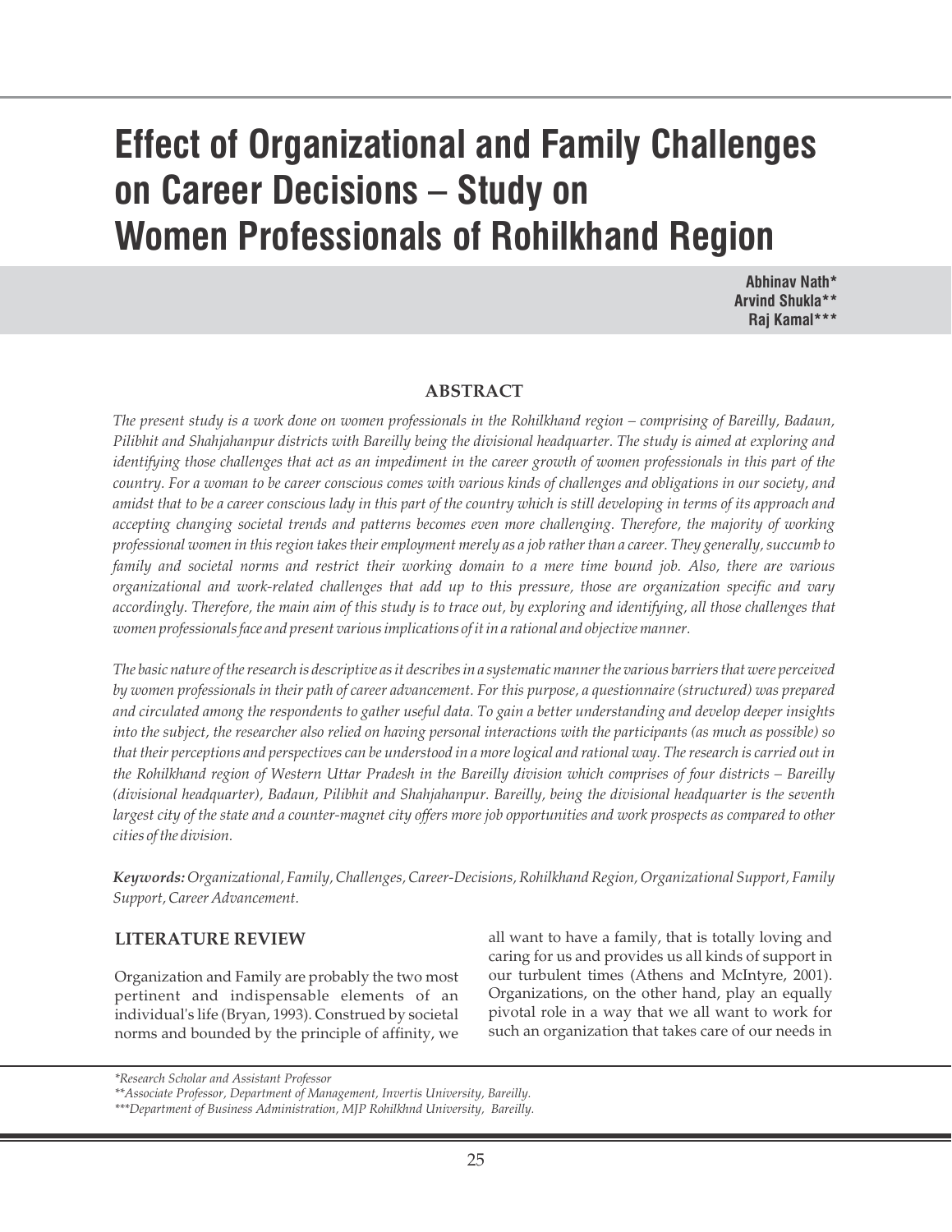the best possible way. Since a majority of our needs are centered around our family, we can say that we all want to work in a progressive and renowned organization for safeguarding and protecting the needs of our families (Goliath, 2001). Organization and Family, being the two most important dimensions of our life require utmost attention from us to bring about a systematic balance between the two (Wayne, 1993). Synchronizing these important aspects of our lives and bringing stability between them is an arduous task because the boundaries of Organizational work and family issues keep overlapping each other in a spontaneous manner. A major part of the research pertaining to similar issues has published its work concentrating heavily on words like work and life and achieving a balance between the two. These two words – work and life have found tremendous space in the field of research and have been used from varied perspectives (Adam, 2004). Almost all major findings of varied and multifaceted researches have touched upon a single agenda and that is to bring about equity and balance between the two most important dimensions of our life. Usage and substitution of these two words i.e. Work and Life with Organization and Family is rare in nature and can be found only with those kinds of researches that focus on studying and analyzing the career advancement patterns of employees. Within this category also, the usage is quite limited and restricted to a group of studies focusing on the career development of women professionals. Within the Indian context, the academic and research work is again minimal.

One of the most prominent changes that our country has witnessed in the past few decades is the increase in the number of working women professionals and their ascension to the top hierarchy of organizations. No doubt the change is positive and encouraging; it is limited in percentage and within a particular sectoral and geographical time frame. Women, in India still live under considerable pressure of managing both the ends and in the process suffer a lot on personal as well as professional front (Gupta and Vijay, 2006). The arduous task of managing organizational as well as family challenges takes a heavy toll on them and as a consequence of it, women professionals in the majority of cases decides to sacrifice their career and starts taking their employment more as a job rather than a career (John, 2001). For an individual, it is very difficult to strike

an appropriate balance between organizational and family responsibilities and requires effort not only from the side of the person itself but also from several other entities related to the person i.e. spouse, other members of the family, peers, superiors etc ( Parker, T and Frisch, N F, 2009). This balance is generally achieved when an individuals' right to a meaningful and respectful life, both inside and outside the work is being recognized and accepted and a basic norm for the mutual benefit of all the entities – employee, organization and the society. Generally, for women professionals to be able to concentrate on their career, an active support system at home is indispensable. The requirement becomes even more intense if the person is married and has children. With the increasing proliferation of the nuclear family structure, women professionals are always at the receiving end and in a majority of the cases decide to let go of their feelings and aspirations towards career enhancement and advancement.

Organizations that are sensitive to these issues related to women professionals have already started doing a lot to manage the situation and to provide better growth opportunities to their workforce (Girish and Mehta, 2011) and those which are not are already at crossroads. It must be realized by organizations that synergy between organizational and family work roles is not only important for the employees but for organizations as well. To be a progressive organization, you need your employees to work with utmost efficiency which is possible only when they are provided right kind of support which they expect and anticipate from their organizations.

## **RESEARCH METHODOLOGY**

The research is primarily descriptive in nature as it tries to explain in detail the various factors that are being perceived by women professionals as barriers to their career advancement. For the purpose of collection of data, a questionnaire was prepared that was structured in nature and contained four-part. In the first part – Women Professionals were asked to mention the various barriers as perceived by them in their career advancement. In the second part, it was analyzed how family responsibilities had impacted their career. In the third and fourth part questions were related to the kind of support women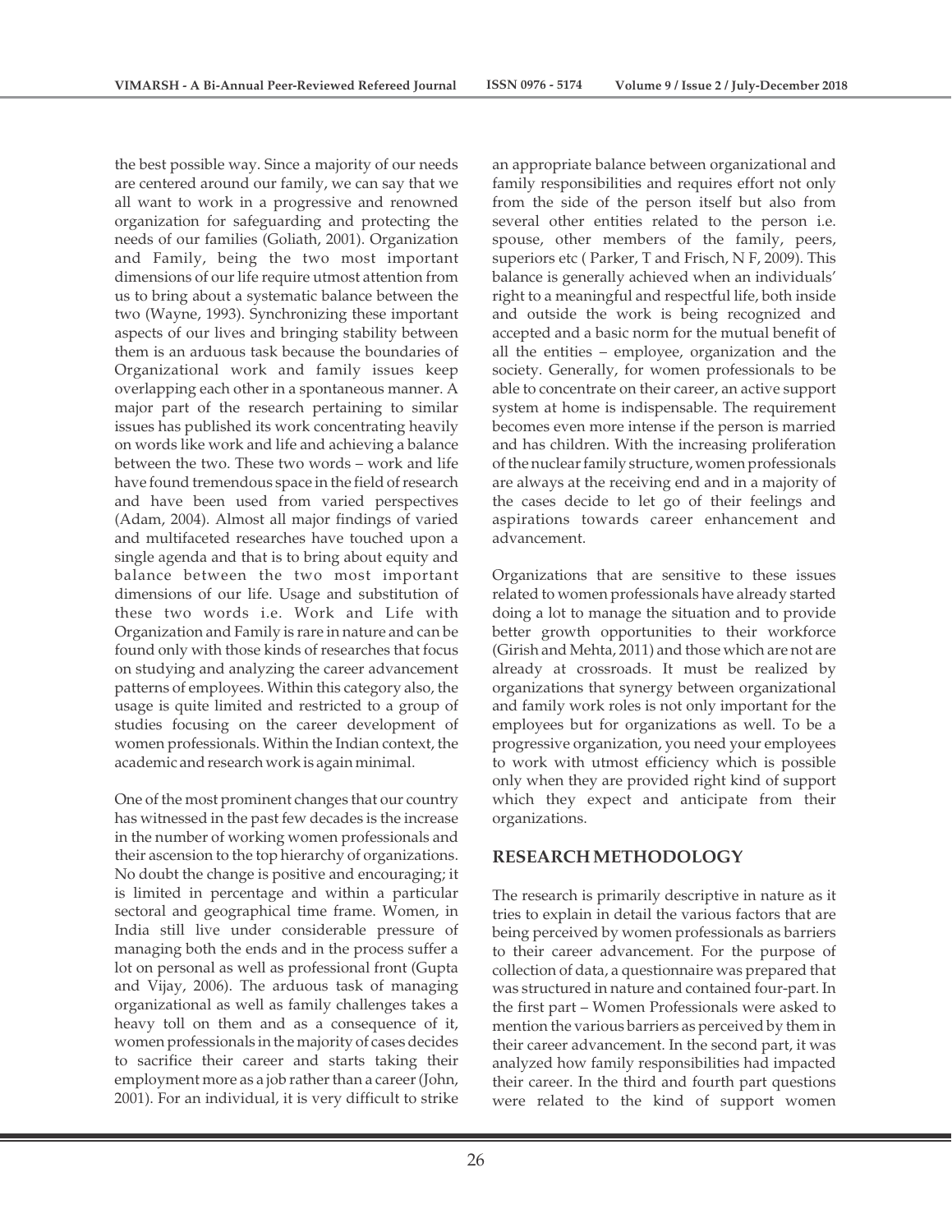professionals expect from their organizations and families. Respondents were required to evaluate the factors by way of statements with the help of a fivepoint Likert scale that ranged from 'strongly agree' to 'strongly disagree'. For the purpose of calculation and statistical relevance, strongly agree was given 5 points and strongly disagree was given 1 point. Once the data was collected, it was tabulated with the help of Microsoft Excel 2007. Various statistical methods like mean, standard deviation and ANOVA were used to validate the process of data analysis. No doubt questionnaires were distributed to the respondents, but the researcher had tried to personally gather information from the respondents by way of informal interaction/personal interviews so that the respondents are able to express their views in a better manner and thorough understanding can be developed. Differences in demographic variables were also studies and checked.

## **Respondents' Profile**

Out of 242 women professionals, 54 (22.31%) were in government schools, 62 (25.61%) were in public sector banks, 65(26.85%) were in private sector banks, and 61 (25.20%) were working in colleges of higher education.

| <b>Type of Respondents</b>   | Number | Percentage |  |
|------------------------------|--------|------------|--|
| Government Schools           | 54     | 22.31      |  |
| <b>Public Sector Banks</b>   | 62     | 25.61      |  |
| <b>Private Sector Banks</b>  | 65     | 26.85      |  |
| Colleges of Higher Education | 61     | 25.20      |  |
| <b>TOTAL</b>                 | 242    | 100        |  |

|  |  | Table 1 Respondents' Profile |  |
|--|--|------------------------------|--|
|  |  |                              |  |

## **Managerial Hierarchy**

at senior level, 51.2 percent at the middle level and 37.2 percent at the junior level.

In terms of managerial hierarchy, 11.6 percent were

| Table 2 Managerial Hierarchy |               |            |  |  |
|------------------------------|---------------|------------|--|--|
| Hierarchy                    | <b>Number</b> | Percentage |  |  |
| Senior level                 | 28            | 11.6       |  |  |
| Middle level                 | 124           | 51.2       |  |  |
| Junior level                 | 90            | 37.2       |  |  |
| <b>TOTAL</b>                 | 242           | 100        |  |  |

## **Age Profile**

A large number of respondents were concentrated in the age group of 31-40(73), followed by the age

group of 41-50(69). 55 respondents were in the age group of 18-30 and 45 were in the age group of 51 and above.

|  |  | Table 3 Age Profile |
|--|--|---------------------|
|--|--|---------------------|

| <b>Age Group</b> | $\sim$<br><b>Number</b><br>Percentage |       |  |  |  |  |  |
|------------------|---------------------------------------|-------|--|--|--|--|--|
|                  |                                       |       |  |  |  |  |  |
| 18-30            | 55                                    | 22.72 |  |  |  |  |  |
| $31 - 40$        | 73                                    | 30.16 |  |  |  |  |  |
| $41 - 50$        | 69                                    | 28.51 |  |  |  |  |  |
| 51 & above       | 45                                    | 18.59 |  |  |  |  |  |
| <b>Total</b>     | 242                                   | 100   |  |  |  |  |  |

## **Marital Status**

Majority of the respondents (81.60%) were married. Only 15.20 percent of the respondents were unmarried and 3.2 percent of them were single (either widow or separated).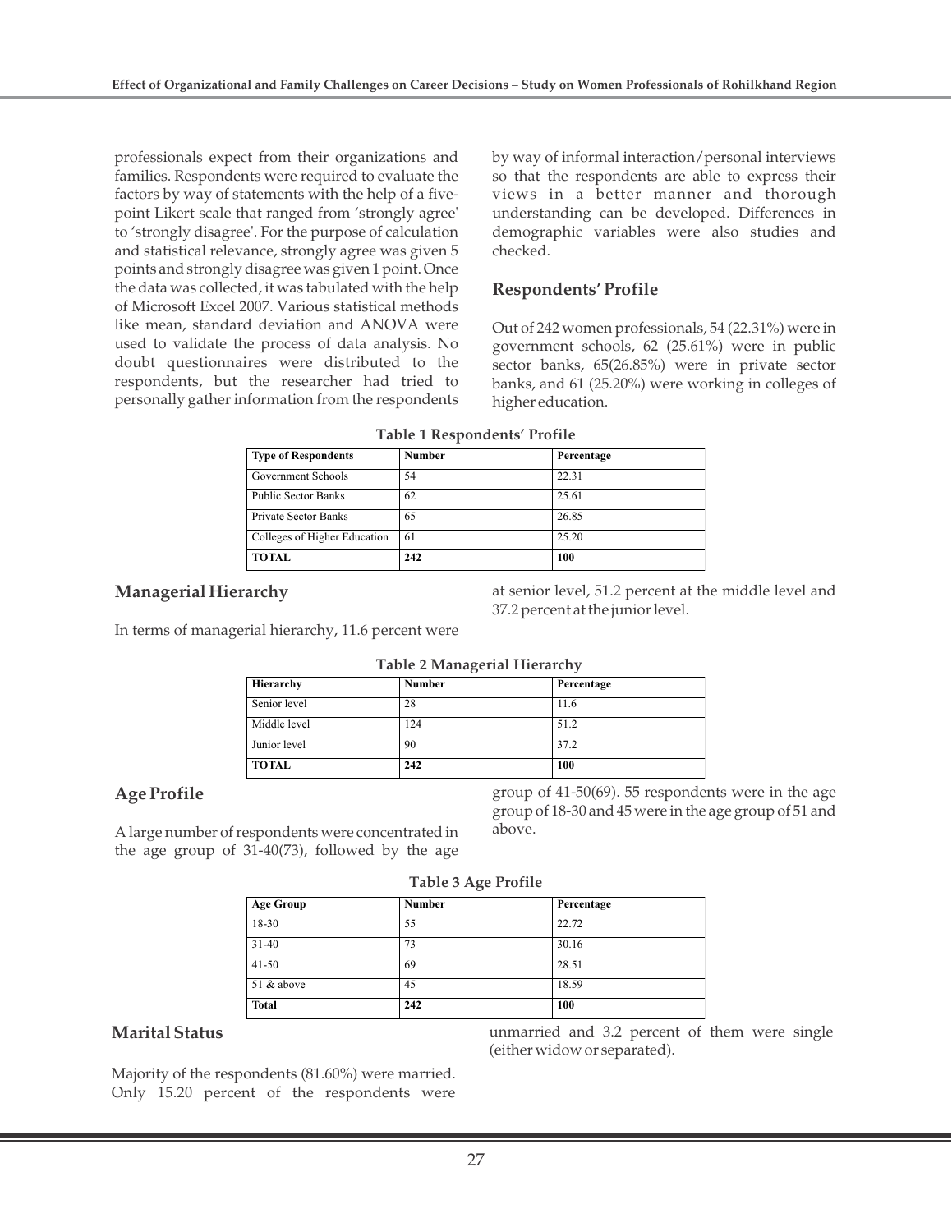| <b>Marital Status</b>   | <b>Number</b> | Percentage |
|-------------------------|---------------|------------|
| Married                 | 198           | 81.60      |
| Unmarried               | 37            | 15.20      |
| Single (either widow or | 07            | 3.00       |
| separated)              |               |            |
| <b>Total</b>            | 242           | 100        |

#### **Table 4 Marital Status**

## **Family structure**

nuclear families and the remaining were living in a joint family system.

88 percent of the women professionals were living in

| Table 5 Family structure |               |            |  |  |  |
|--------------------------|---------------|------------|--|--|--|
| <b>Family structure</b>  | <b>Number</b> | Percentage |  |  |  |
| Nuclear Families         | 213           | 88         |  |  |  |
| Joint Families           | 29            | 12         |  |  |  |
| Total                    | 242           | 100        |  |  |  |

## **Number of children**

(40.5%) or two (37.2%) children.

A large percentage of respondents had either one

| Number of children | <b>Number</b> | Percentage |
|--------------------|---------------|------------|
| One                | 98            | 40.56      |
| Two                | 90            | 37.24      |
| More than 2        | 17            | 7.00       |
| No Children        | 37            | 15.2       |
| <b>Total</b>       | 242           | 100        |

#### **Table 6 Number of children**

## **D ATA A N ALYSIS A N D MAJ O R FINDINGS**

Careful analysis of data and presentation of major findings can be summarized as follows:

Career Advancement Barriers – As perceived by Women Professionals

In response to these questions on various barriers to career advancement, the main responses were

- Highly involved and committed to family responsibilities
- Overburdened with work
- Lack of time for enhancing skills
- No proper guidance about career advancement
- Absence of self-motivation
- Gender-related issues
- Health issues

Perception of women professionals towards all these factors was then studied and analyzed thoroughly. These factors have a direct bearing on the career advancement prospects of women professionals. Out of all these factors, high involvement and commitment to family responsibilities were perceived by a majority of them as the most important barrier to their career advancement. Almost 70 percent of the respondents agreed that they are highly involved and committed to family responsibilities because of which their focus on career has taken a back seat. Majority of the respondents agreed to the fact that for them it is merely a job, a source of earning income and a place to have a change from there busy and hectic family life. Things like career planning and career advancement are not in their purview. Having said that, there are other women professionals as well who were thoroughly career-conscious and continuously working hard to strike a balance between their organizational and family life. Since a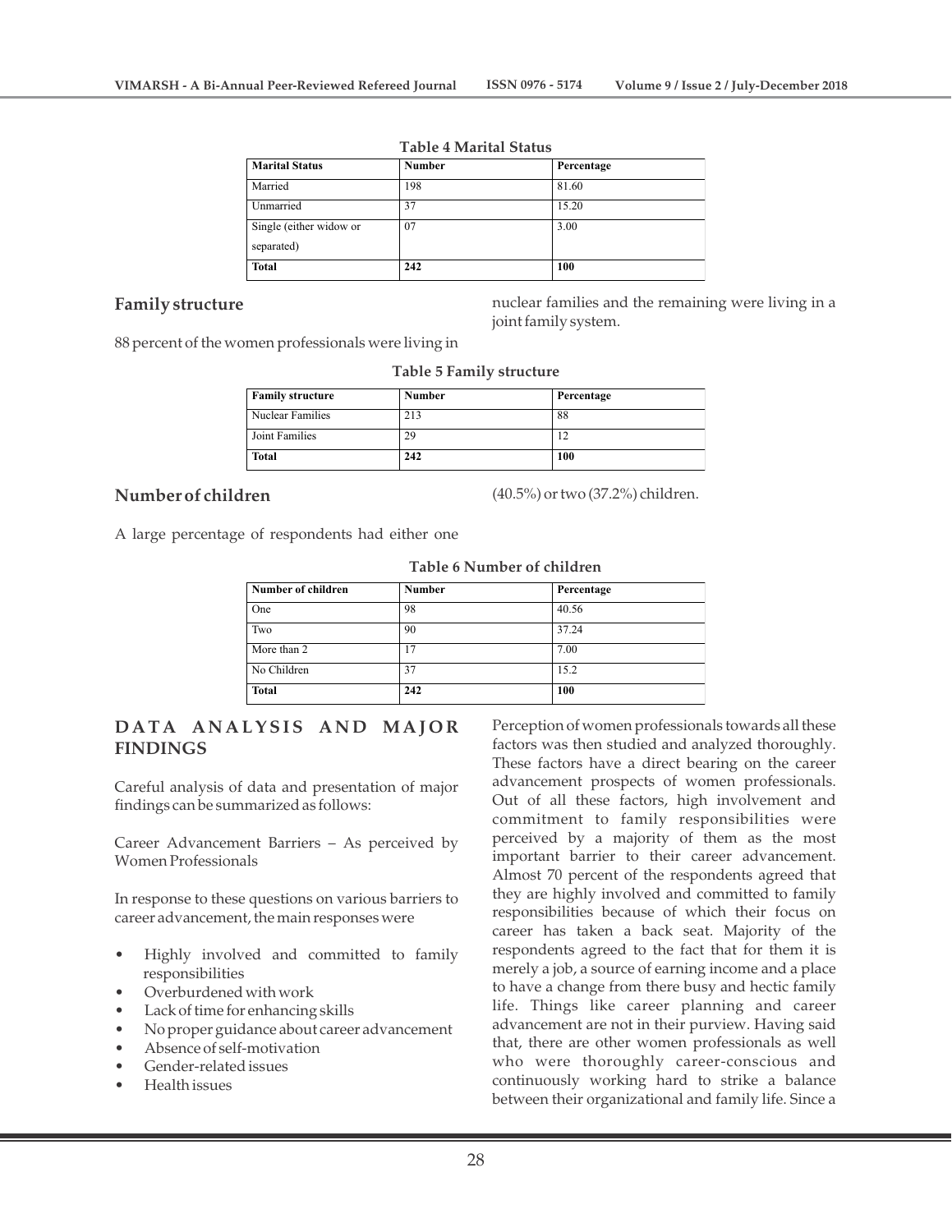majority of them have accepted to the fact their commitment to family responsibilities is the biggest impediment to career advancement, one of the resulting effect then is overburden of work which is obvious. Managing the challenging demands of work and fulfilling even the smallest expectation of your family does take a very heavy toll on your body and that is what has clearly been the case with a majority of the respondents.

This act of managing both the ends does have certain repercussions and resulting consequences like – lack of time for self-development, which is clearly the case with a majority of the respondents (primarily those who were from the banking and education industry). They agreed to the fact that there are certain skills like IT or technical skills, doing research work and working on statistical software (in the case of faculty members) case writing skills, developing professional relations and networking which they partially or completely lack. Adding to this is the fact that when you are overburdened and physically exhausted, your self-motivation also starts declining and health deteriorates. You become susceptible and prone to mental and physical illness and several health issues crop up. Under such circumstances, what remains necessary is mere survival and nothing else. Another thing which has been highlighted by the respondents is that proper guidance on career development and issues like managing organizational and work life at the workplace is very important. Had there been better opportunities of career guidance available at the workplace, things would have been a little different (specified and mentioned by the majority of them). During tough times and under challenging conditions, everyone needs a guide/mentor – someone who can guide them in their career path, one who can understand them and appreciate their efforts, one who can continuously motivate themselves to evolve into a better professional and counsel them in managing organizational and family challenges. The absence of proper guidance/mentoring was something majority of them agreed to.

Finally, a significant percentage of the respondents agreed that one of the barriers in their career advancement process is gender. By this, they do not mean that male employees enjoy some special benefits in the organization, rather it is the workload of women professionals of managing both organizational and family demands, that places male employees in a better position to handle more challenging and rigorous work opportunities. Majority of the respondents do state the fact that they have a very strong support system at work (including their husbands who support them in their household responsibilities) that takes care of all their needs but they still felt that commitment to family responsibilities and household work and its surmounting effect do have a significant bearing on their career related issues and even after getting the required support from the family, they still cannot detach themselves completely from it and eventually sacrificed their career advancement opportunities. The research also confirms and establishes the work done by previous researchers that woman in India is still under considerable pressure to do all the necessary work before going to work. But it has also presented a new perspective by establishing that – the overall scenario is now changing at a very fast pace and women professionals now have a very strong support system at workplace in terms of the fact that their spouse is now contributing a lot in sharing family and child care related responsibilities which were not the case a few decades back. One noteworthy thing to mention from this section of the research is that all those women professionals who have a comparatively settle family i.e. grown-up children, well-settled spouse, not so much responsibility of dependents were agreeing upon the fact family responsibilities is not that big a challenge for them but yes, they do accepted that for others and even for them during their initial years, it had a tremendous impact.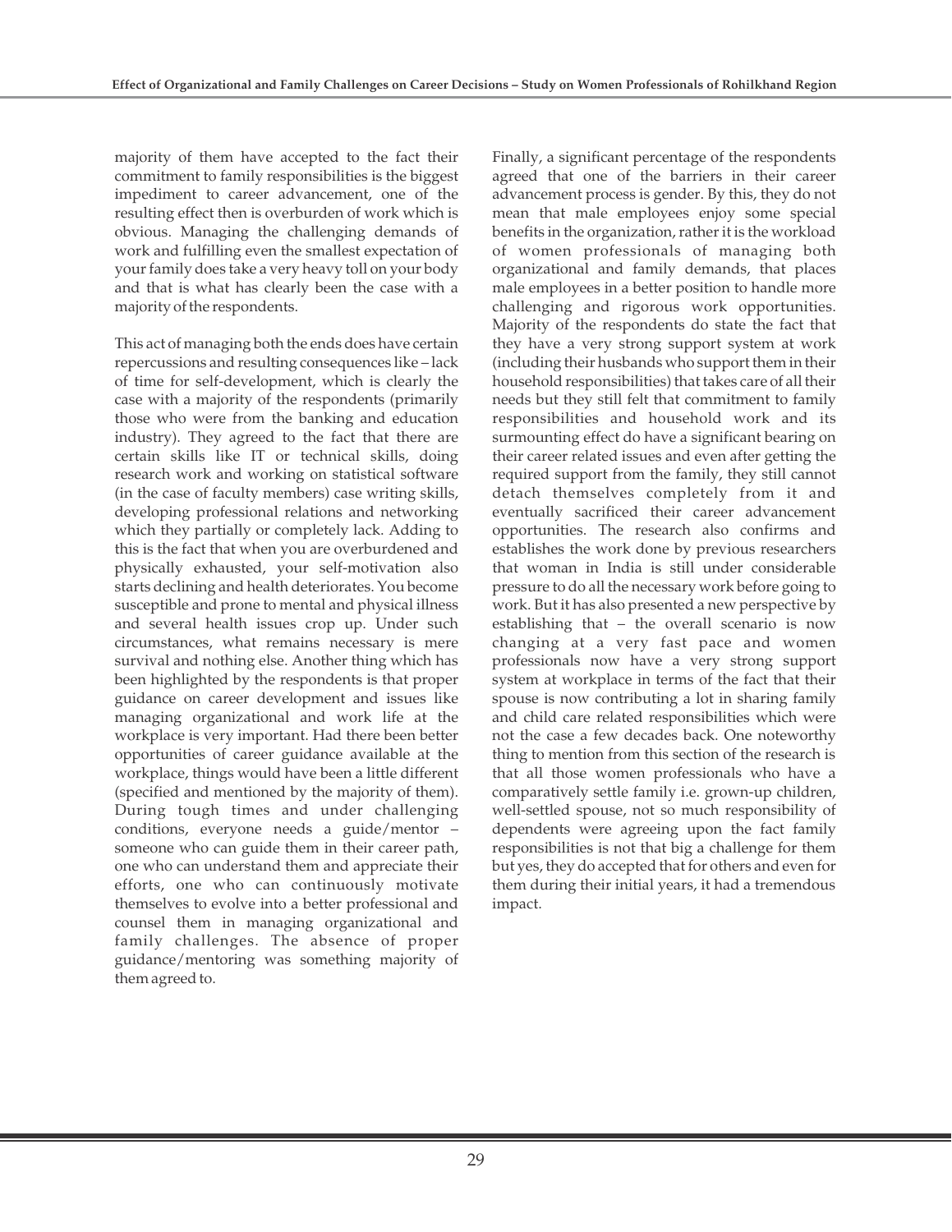| <b>Barriers</b>                                                             | Strongly<br>Agree<br>(5) | Agree<br>$^{(4)}$ | Agree<br>to some<br>extent<br>(3) | Disagree<br>(2) | Strongly<br>Disagree<br>(1) | Mean | Standard<br>Deviation |
|-----------------------------------------------------------------------------|--------------------------|-------------------|-----------------------------------|-----------------|-----------------------------|------|-----------------------|
| Overburdened<br>with work                                                   | 64                       | 118               | 36                                | 20              | 3                           | 3.77 | 0.97                  |
| Highly<br>involved and<br>committed<br>$-10$<br>family<br>responsibilities. | 74.                      | 130               | $30^{\circ}$                      | 6               | $\overline{2}$              | 3.83 | 0.81                  |
| Gender Issues                                                               | 42                       | 112               | 48                                | 32              | 8                           | 3.63 | 0.95                  |
| Lack of time<br>skill<br>for<br>enhancement                                 | 22.                      | 58                | 62                                | 78<br>157       | 22                          | 2.95 | 1.08                  |
| of<br>Absence<br>self-motivation                                            | 40                       | 106               | 34                                | 46              | 16 <sub>1</sub>             | 2.97 | 1.10                  |
| Health issues                                                               | $^{24}$                  | 74                | 82                                | 26              | 36                          | 2.91 | 1.02                  |
| Lack of proper<br>guidance at<br>workplace                                  | 26                       | 94                | 50                                | 44              | 28                          | 2.98 | 0.97                  |

#### **Table 7.1 Barriers**

## **Effect of family responsibilities on career advancement**

Since commitment to family responsibilities came out to be the most dominant barrier in the career advancement prospect of women professionals, the researcher sought to assess the effect of family responsibilities on women professionals' career decisions and in what ways it has impacted them. This was done through an analysis of their perceptions towards various family responsibilities. They were provided five different statements exclusively pertaining to different kinds effects of family responsibilities and their views were sought as to how it has impacted them. The researcher also tried to understand how these family responsibilities hinder with their organizational roles and in what ways they are affected while at work and performing their roles and responsibilities. A significant percentage (70%) of the women professional agreed to the fact that it is expected from females to complete all the household work and responsibilities before going to work. This expectation creates a certain kind of mental pressure on women professionals and by the time they reach their workplace they are mentally and physically drained out to a certain extent and the only task that remains in front of them is to complete all the organizational duties somehow. Matters related to career advancement and career progression seems out of proportion under such circumstances.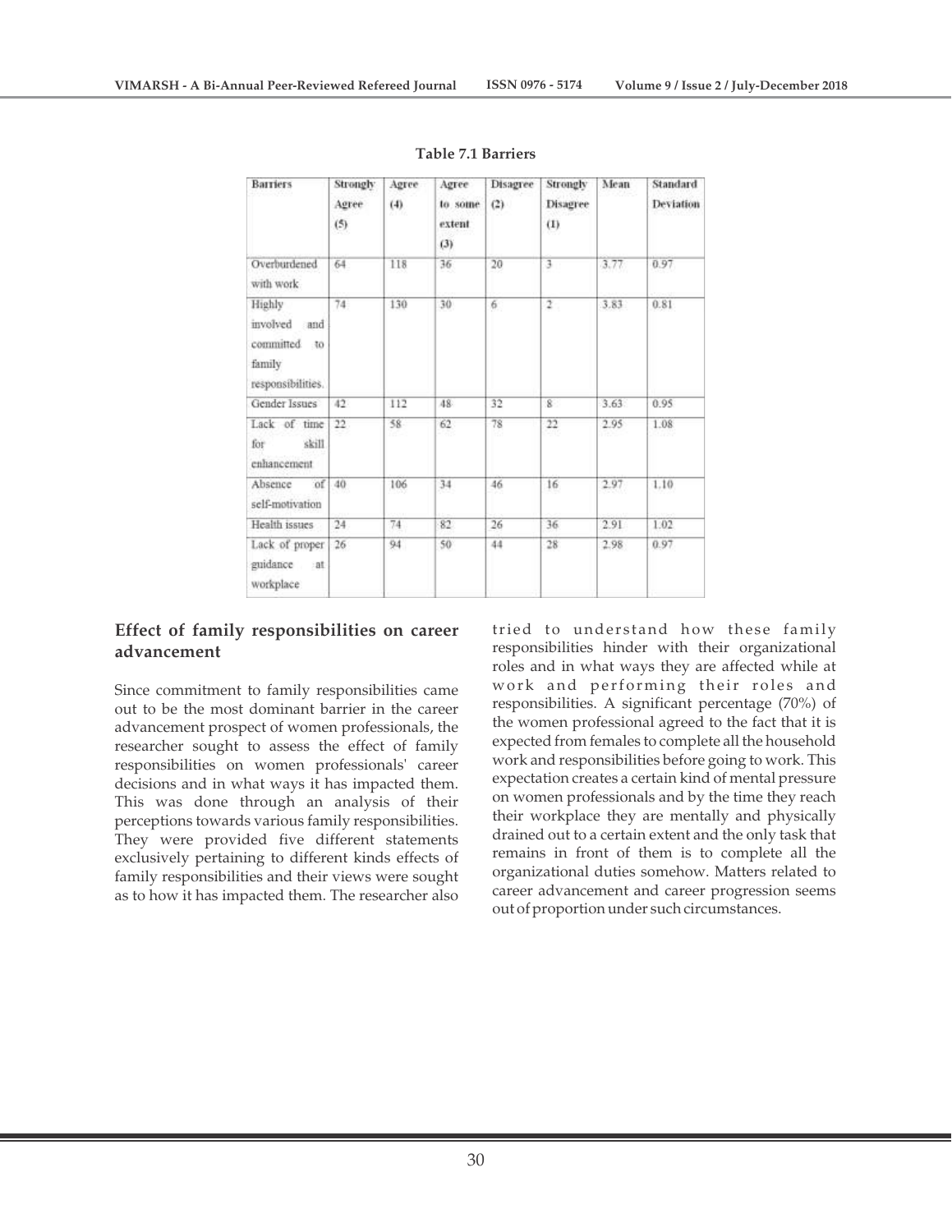| <b>Barriers</b>                                                                                                                                                      | Strongly<br>Agree<br>(5) | Agree<br>(4) | Agree<br>to some<br>extent<br>(3) | Disagree<br>(2) | Strongly<br>Disagree<br>(1) | Mean | Standard<br>Deviation |
|----------------------------------------------------------------------------------------------------------------------------------------------------------------------|--------------------------|--------------|-----------------------------------|-----------------|-----------------------------|------|-----------------------|
| Family<br>responsibilities<br>don't allow you<br>to perform well<br>at work and<br>are<br>you<br>expected to<br>finish<br>all<br>household<br>duties before          | 92                       | 112          | 26                                | 12              | Ü.                          | 4.26 | 0.85                  |
| going to work.<br>You<br>are<br>partially<br>drained<br>out<br>(mentally and<br>physically) by<br>the time you<br>reach office.                                      | 70                       | 116          | 10                                | 18              | 6                           | 4.49 | 0.66                  |
| career<br>Putting<br>ahead of the<br>family will not<br>be accepted at<br>all(to<br>the<br>family)                                                                   | 36                       | 110          | 66                                | 10              | 26                          | 4.28 | 0.71                  |
| Responsibilities<br>related<br>to:<br>children cannot<br>be.<br>compromised<br>for the sake of<br>career<br>advancement.                                             | $90^{\circ}$             | 82           | 42                                | 24              | 4                           | 4.09 | 0.88                  |
| Some<br>family 88<br>tensions<br>and<br>family<br>issues<br>keep<br>you<br>worried at the<br>workplace and<br>you are not able<br>to utilize your<br>full potential. |                          | 40           | 80                                | 18              | 10                          | 3,84 | 1,23                  |

#### **Table 7.2 Barriers**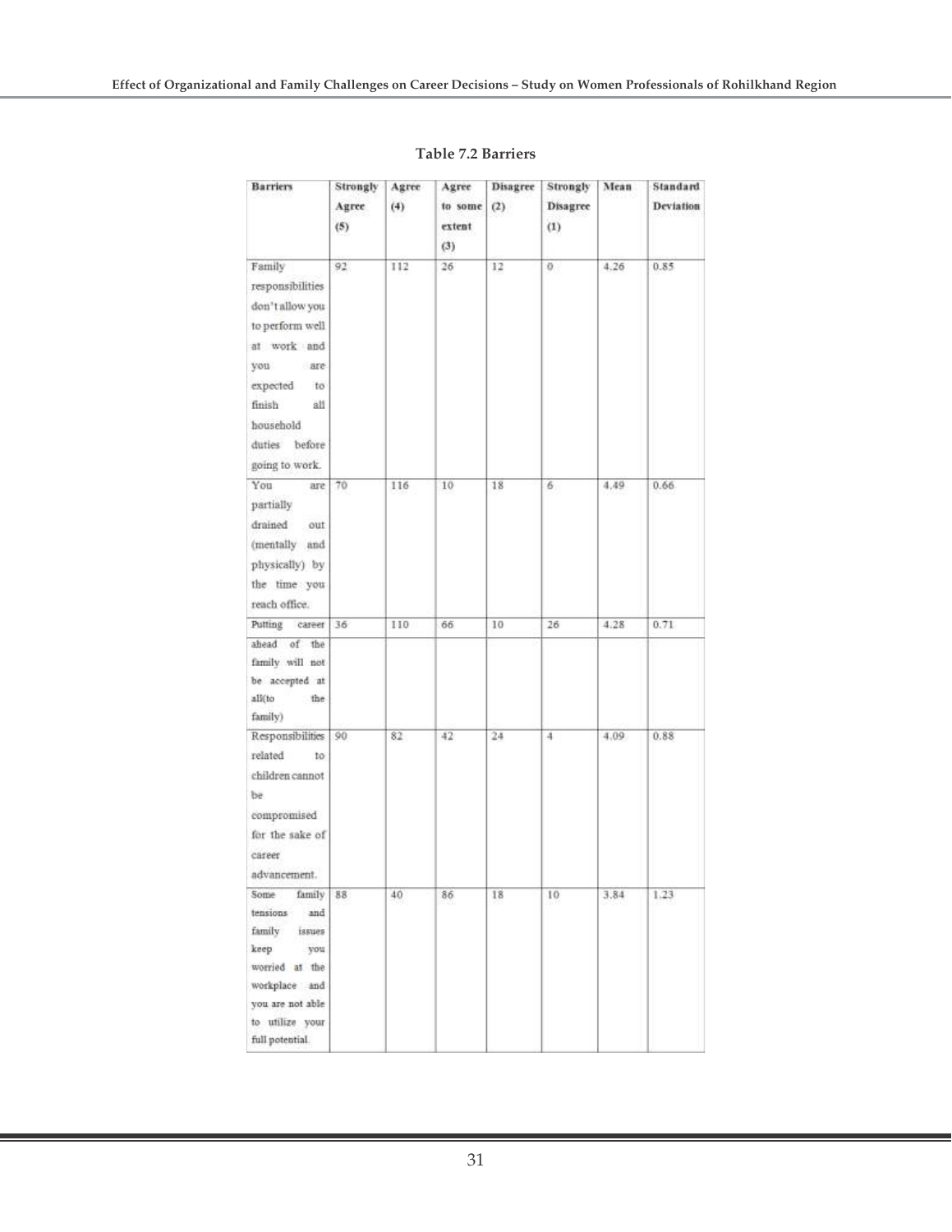Whether applicable in their case or not, but a majority of the women professionals have also accepted that for a women professional it is not all possible to put career ahead than family. And if you are married, then it's quite a distant reality. Also, responsibilities of raising children and looking after their development cannot be neglected at any cost, and career tradeoffs are expected to be made under such circumstances. Being a mother is probably the biggest accomplishment for any woman and that feeling can never be substituted by anything (including matters related to career). Lastly, the majority of the respondents have also agreed that some or the other family tension or issue always keeps them at bay while they are at work and hinders with their overall productivity at work.

#### **Organizational Support, the Women Professionals seek to manage their Work & Family Challenges**

In this section of the research, the researcher tried to analyze the type of support women professionals seek from their organizations to manage their work and family-related challenges and also to focus on their career advancement. When the respondents were asked to mention the kind of support they anticipate from their employers, following (mentioned in table) responses were put forward. Majority of the respondents said that one of the problems that they face is regarding rigidity in the system with respect to flexibility in working hours and working style. Respondents agreed that they need some kind of flexibility in the form of short leaves (for coming a bit late or going early), not staying for too long outside working hours, at times bringing your child at work (response given by school teachers and that too children above 6 years of age and only under special circumstances when there is no one at home to look after them). In context to this, a majority of the respondents also agreed that

women professionals who are working mothers with infants and toddlers need additional support and flexibility in their work schedule. One noteworthy thing that came out as a finding was – respondents from private schools and colleges of higher education (private) said that their organization did not have a proper leave system with respect to maternity leaves. Some organizations do give maternity leaves ranging from 30-90 days with loss of pay, some give 2-3 months maternity leave with pay while others totally deny it. The system is totally unorganized. It has also been reported by some of them that in the private sector if you have good connections with your reporting boss and the top management then you can avail such benefits otherwise it is very difficult to ask for such things. Another important thing that was accepted by a majority of the respondents is the support of management, peers and subordinates which is indispensable for working women professionals. Apart from this, proper guidance and giving the best possible advice in matters related to career development and progression is also very important. They also emphasized that it is imperative for organizations to keep organizing some motivational sessions, leisure trips and worklife balance workshops that can help the women professionals remove monotony from their work schedule and bring equity and stability with their organizational and work life. And finally, a proper system of leaves came out as the last major support women professionals seek from their organizations. Majority of the respondents who were in the private sector craved for having more number of leaves as several organizations were not having proper leave structure and were not giving leaves on major festivals as well. That prohibited the women professionals to spend quality time with their families and if they do remain on leave than their salaries are being cut.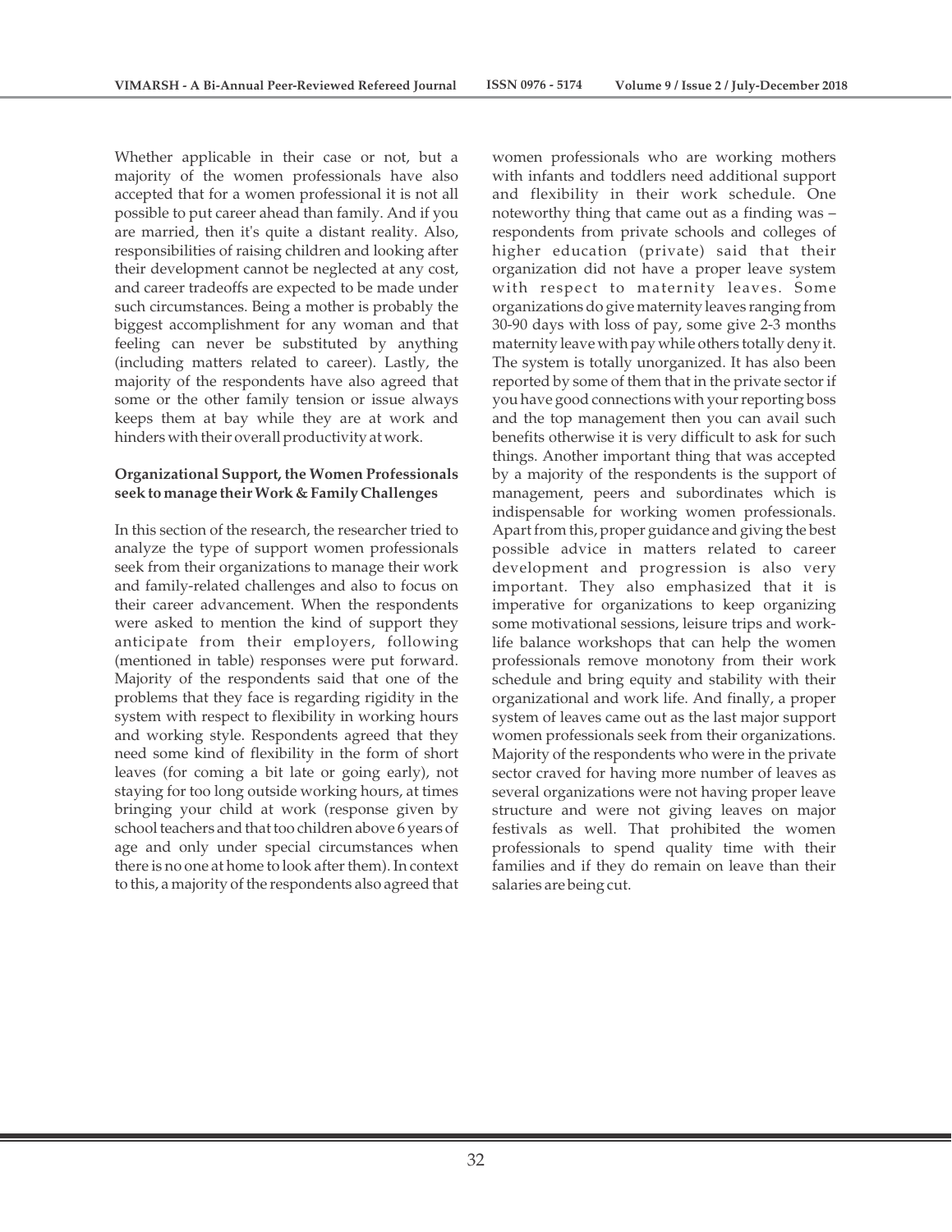| <b>Barriers</b>                                                                            | Strongly<br>Agree (5) | Agree<br>(4) | Agree to<br>some<br>extent<br>(3) | Disagree<br>(2)     | Strongly<br>Disagree<br>(1) | Mean | Standard<br><b>Deviation</b> |
|--------------------------------------------------------------------------------------------|-----------------------|--------------|-----------------------------------|---------------------|-----------------------------|------|------------------------------|
| Need<br>some<br>of<br>amount<br>flexibility in<br>working                                  | 96                    | 84           | 42                                | 18                  | $\overline{2}$              | 4.02 | 0.97                         |
| Additional<br>flexibility<br>for<br>those<br>have<br>who<br>infant babies<br>and toddlers. | 110                   | 78           | $30 -$                            | 24                  | O.                          | 3.96 | 0.81                         |
| Proper<br>guidance and<br>support of<br>management<br>for career<br>progression            | 62                    | 112          | 48                                | 20                  | ö.                          | 3.44 | 1.09                         |
| Support of<br>colleagues;<br>peers<br>and<br>subordinates.                                 | 94                    | 108          | 36                                | 4                   | 0                           | 4.00 | 0.75                         |
| Work-life<br>balance<br>workshops                                                          | 32                    | 182          | 26                                | $02 -$              | $\overline{0}$              | 3.98 | 0.83                         |
| and<br>some<br>stress buster<br>activities.                                                |                       |              |                                   |                     |                             |      |                              |
| Proper<br>system<br>of<br>leaves.                                                          | 122                   | 110          | 10                                | $\ddot{\mathbf{0}}$ | $^{\circ}$                  | 4.46 | 0.51                         |

**Table 7.3 Barriers**

#### **Family support, the Women Professionals seek for Career Advancement**

Managing work and life is a herculean task. Women professionals do seek active support from their family members to help them in managing both the fronts. Amongst the various kinds of support that women professionals expect from their family members, the foremost came out to be the adjustments that they expect their family members/spouse should make in their needs and their schedules to accommodate the work priorities and work commitments of women professionals. No doubt, India has made tremendous advancements in almost every field and women are contributing and shining in almost every sector, still in this part of the

country, despite all the societal developments and advancements, this entire concept of working ladies is not readily accepted and has several kinds of societal disapproval. Working women professionals are being construed as the one not fully devoted to family, shying away from her responsibilities and the one who gives more importance to personal needs rather than family needs. Therefore, another support that women professionals do expect from their families is that their work must have complete approval from them and must not be treated in a bad manner. Acknowledgement of their effort and support in household activities became another set of expectations. In some families, keeping maid is also not a common practice and such respondents desperately wanted such kind of thing to stop with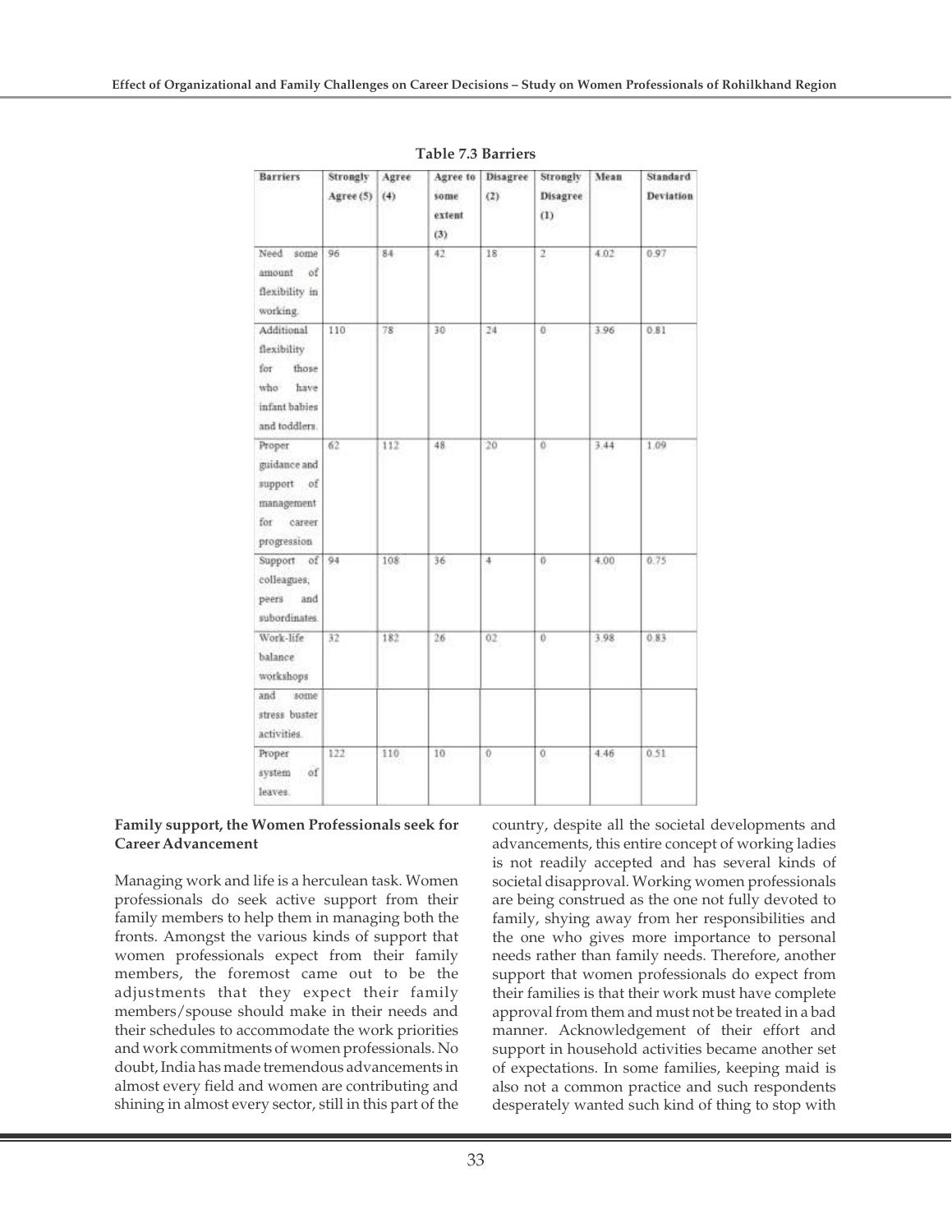immediate effect. And lastly, but by no means the least, respondents expect that family members must understand their work commitments and priorities under circumstances when they are late from work or working on a holiday. Their spouse/family

members must act as a motivating force for them and help them or guide in their path of career development so that they also start feeling that their families/spouse are truly a pillar of support for them.

| <b>Barriers</b>                                                                                                                       | Strongly<br>Agree<br>(5) | Agree<br>(4) | Agree<br>to some<br>extent<br>(3) | <b>Disagree</b><br>(2) | Strongly<br>Disagree<br>(1) | Mean | Standard<br>Deviation |
|---------------------------------------------------------------------------------------------------------------------------------------|--------------------------|--------------|-----------------------------------|------------------------|-----------------------------|------|-----------------------|
| Family<br>members/Spouse<br>should<br>adjust<br>their needs to a<br>certain extent                                                    | $46^{\circ}$             | 54           | 42                                | 48                     | 52                          | 3.02 | 0.97                  |
| Doing a<br>job<br>must not be<br>considered<br>bad stigma.                                                                            | 90                       | 78           | 30                                | 44:                    | Ü.                          | 3.26 | 0.71                  |
| Family<br>must<br>appreciate and<br>acknowledge<br>our efforts.                                                                       | 62                       | 112          | 48                                | 20                     | Ü.                          | 3.44 | 1.09                  |
| Support<br>in<br>household<br>activities                                                                                              | 54                       | 66           | 36                                | 44                     | 42                          | 3.62 | 0.77                  |
| At times we are<br>late too reach<br>home, family<br>must understand<br>work<br>our<br>commitments<br>under<br>such<br>circumstances. | 62                       | 60           | g                                 | 72                     | $\overline{3}$              | 3.18 | 0.71                  |
| Family                                                                                                                                | 94                       | 74           | 50                                | 24                     | $\overline{0}$              | 4.46 | 0.59                  |
| members/Spouse<br>should help us<br>and guide us by<br>motivating to do<br>better in our<br>career.                                   |                          |              |                                   |                        |                             |      |                       |

**Table 7.4 Barriers**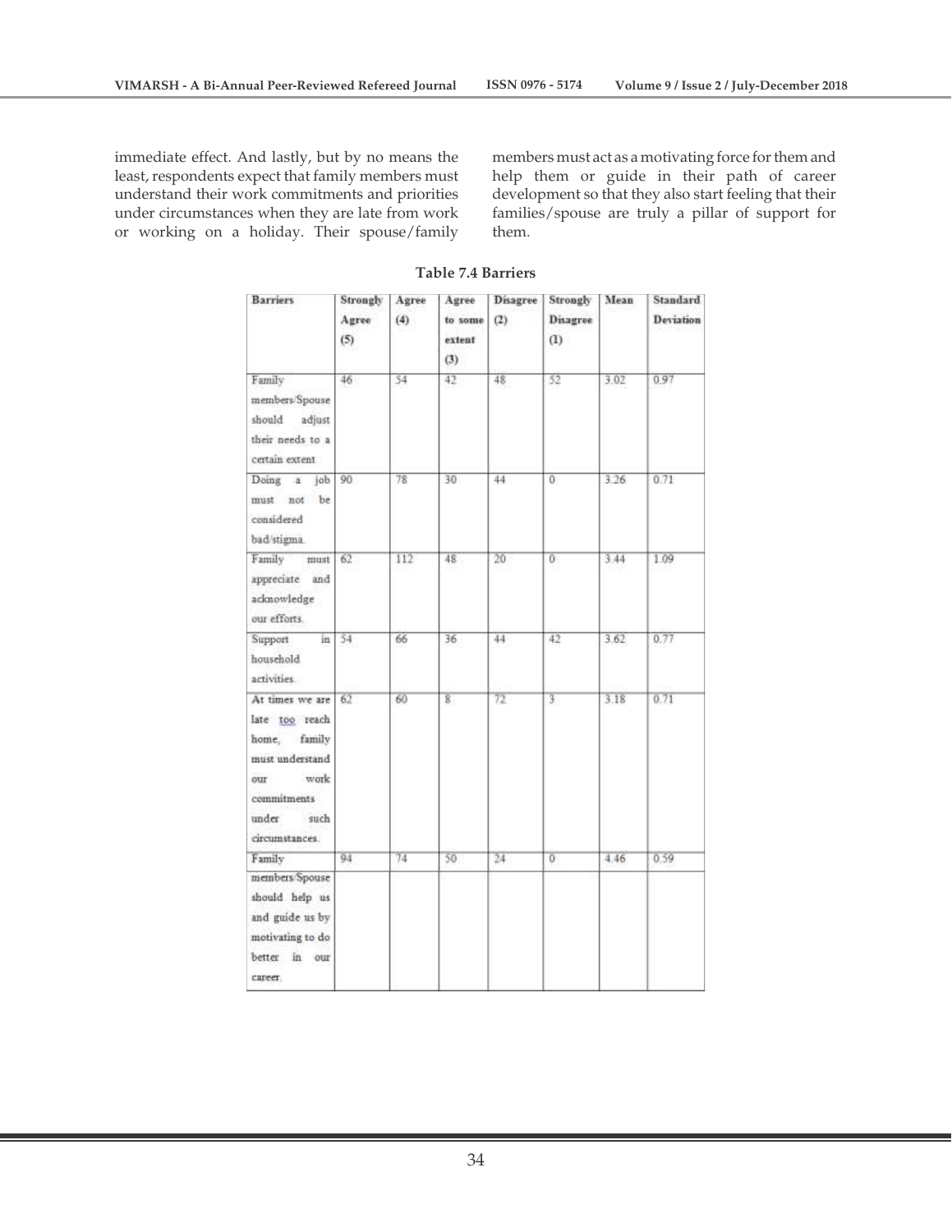#### **Demographic Factors and their impact on Organizational Work and Family Decisions**

To get a better understanding and the holistic picture of the responses given by women professionals, various demographic factors like age, family structure, marital status, managerial level were analyzed through ANOVA and their findings have been presented.

## **Age**

In context to the age of the respondents, the perception of women professionals to the question of most significant barrier in their career advancement – that came out to be high involvement with family responsibilities varied across different categories and age brackets. Women professionals in the age group of 18-30 (mean score 2.66) and 31-40 (mean sore 2.73) experienced the effect of this involvement more as compared to the women professionals in the age group of 41-50 and 51 and above. The possible explanation for this difference is the fact that the age group of 18-30 is that age group in which a woman starts working and also gets married. So, in the initial years of her married life, it is obvious on her part to feel that extra pressure of managing her organizational life and work life. In continuance with this, this age bracket along with the age bracket of 31-40 is that zone where after marriage a woman gets into the most important phase of her life that is motherhood and yet again there is continuous pressure on her to manage work, family and simultaneously look after the development of her children. Respondents in the age group of 41-50 and 51 above have managed to cross this stage. They do accept the fact that involvement and commitment to family responsibilities is an important barrier in the career advancement path of any women professional but the impact of it is not that much on them at this stage of life because now they have well-settled children, stable family and in majority of the cases no responsibility of looking after their in-laws or other dependents. There was a marked difference in standard deviation value (SD=1.12) between respondents in the age group of 41-50 and 51 & above to that of respondents in the age bracket of 18-30 and 31-40.

## **Marital Status**

As far as marital status is concerned, the impact of family responsibilities seemed more on married women professionals as compared to unmarried ones. While both single (mean score=4.13) and married respondents (mean score=3.89) agreed to the fact that commitment and involvement to/with family responsibilities does have a significant impact on the career advancement prospects of women professionals, the unmarried ones (mean score = 3.07) agreed less on this. Another difference was also observed in the preference of women professionals regarding the flexibility of work. Married ones (3.33), single (3.19) and unmarried ones (2.89) reflects that married women professionals need more amount of work flexibility as compared to other categories of respondents.

## **Family Structure**

With respect to family structure, a majority of the respondents were living in nuclear families (88 percent) as compared to joint families (12 percent). The ANOVA results, however, showed no marked difference between their acceptance to the fact that family responsibilities hindered with their career advancement prospects. The responsibility of children and its impact on their career was perceived differently. Respondents living in joint families (mean score=4.06) agreed slightly less on this as compared to the ones living in nuclear families (mean score=3.83). This clearly indicates that living in joint families helps women professionals in raising their children and fulfilling their responsibility in a much better way as compared to living in nuclear families. In terms of making career tradeoffs, both categories of respondents – nuclear and joint families showed no marked difference. And similar with the case of flexibility in work, both nuclear family respondents – mean score (3.77) and joint family respondents – mean score (3.81) showed not much variation. While respondents from joint families have their own set of reasons for making tradeoffs like – family disapproval, societal pressures, and spouse will not agree etc, respondents from nuclear families have to look after everything related to the family.